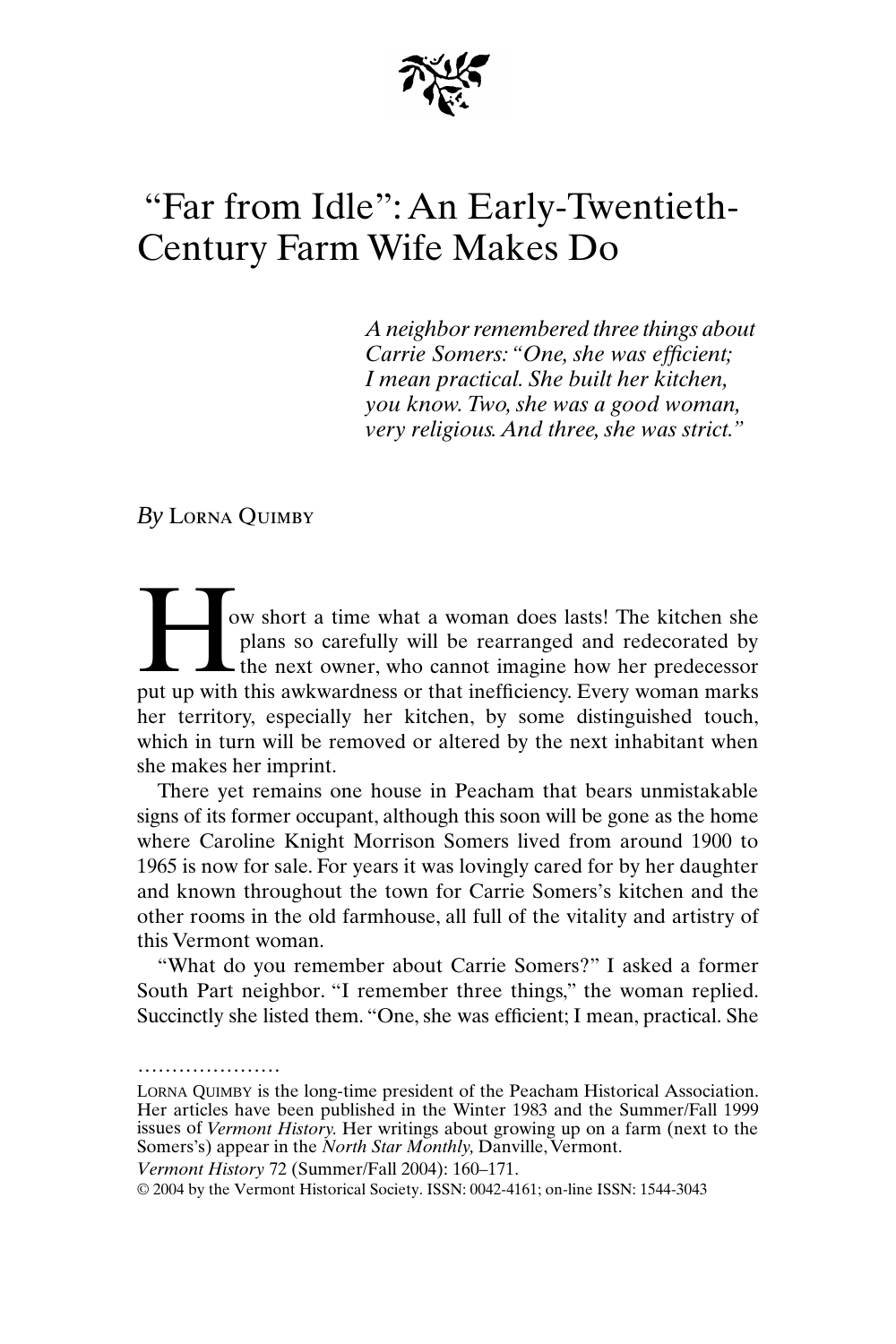

*Caroline ("Carrie") Knight Morrison Somers at age 64, (1938). Photographer unknown. Courtesy of Marilyn Hagen Petrie.*

built her kitchen, you know. Two, she was a good woman, very religious. And three, she was strict."

It is interesting that the first trait this neighbor listed was Carrie's efficiency. Most people said, "She was a good woman" when asked the same question. Carrie was known as a devout, deeply religious woman, who started her days singing hymns, kept the Sabbath, and welcomed and fed the lonely, hungry wayfarers who came to her door. She nursed the sick and made a home for an elderly friend. Part of her goodness was the strictness she was also known for. "She was meek, but she was strong. She couldn't be swayed at all."1

Carrie was also known as a "good worker," high praise in a community that valued the contribution a good worker made. Other women in the community also carried that badge of distinction, but, "she built her kitchen, you know." A woman in the early twentieth century who did her own carpentry made an impression on her neighbors. This impression stemmed from her kitchen and its construction, and it is part of her children's memories of their mother as well.

The Somers family had not always lived on the farm in the South Part of Peacham. On October 30, 1901, Lee Somers and Caroline Knight Morrison were married; Carrie, as she was called, was twenty-seven years old. They started their family on a farm in the town of Groton,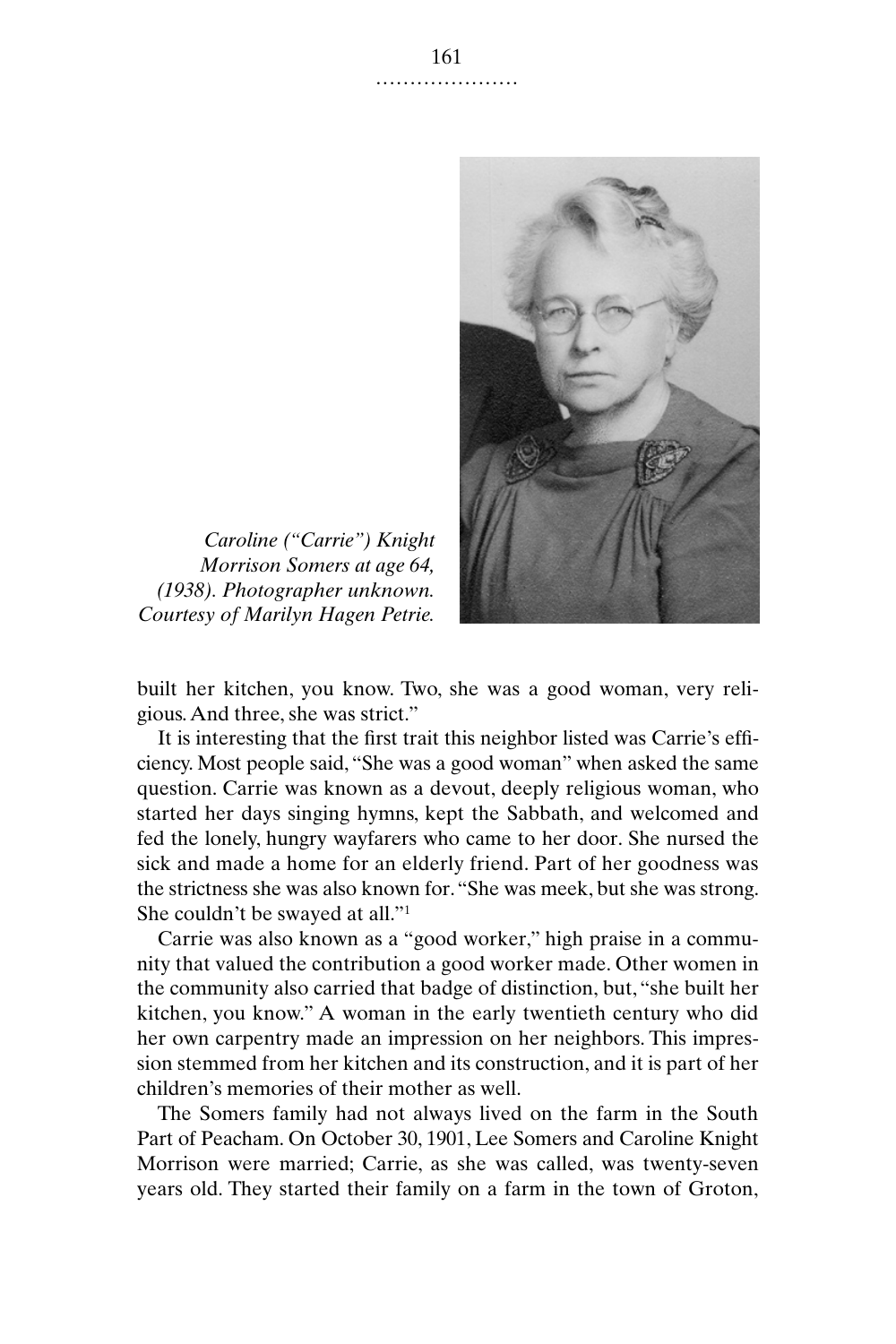

*The Somers family farm house, in South Part, Peacham. Note the sun porch on the right and the small porch over the front door left. Photograph by Marilyn Hagen Petrie, 2002. Courtesy of the photographer.*

not far from the Groton-Peacham line. By 1915 they had eight children, three boys and five girls.2 In November of 1913 they bought the farm in Peacham, for Peacham's schools were better than Groton's. The South Part school stood just down the hill from this home. When they reached the higher grades, their children could drive a horse or walk to the Peacham Academy. A three-mile walk to the academy was considered acceptable, for children at that time were expected to walk a mile to school as a matter of course.

The new house was large, with seven bedrooms for their growing family, but the kitchen was small. As the family grew, the kitchen seemed smaller and smaller.

One day in the early 1920s, accounts of the exact year vary, Carrie decided she needed more kitchen space. "She said to Dad, 'I want you to put a floor and a ceiling out in the woodshed.'"3 Little did Lee realize what would come from that quiet request.

The oldest girls worked in the barn, for farming was labor-intensive. Every hand was needed. Carrie herself had helped with the milking until the children grew big enough to help. When the two middle girls became old enough to work, Carrie insisted that Ruth and Neverlie help her in the house. These young girls did the kitchen work while their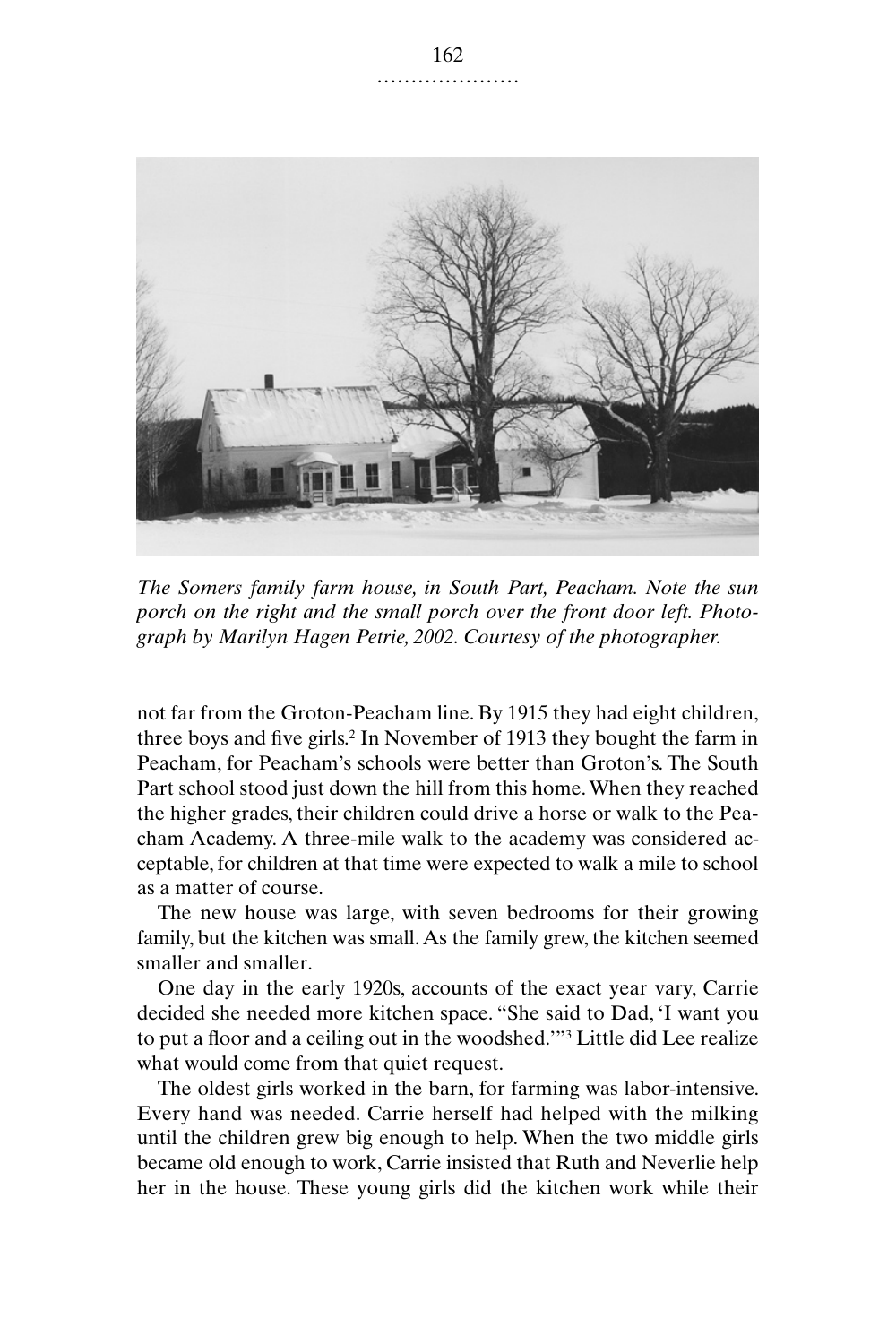mother was building the kitchen. Her tools were the simplest: "a hammer, a hand saw, and a square and nails, and that was it."4

"Do it yourself," she told her children. "Don't wait for someone to do it for you."5 Carrie brought windows, boards, and doors from their former home for use in her new kitchen. Also, "Dad cut his own trees for lumber and usually had a big stack so Mom could help herself."6 Carrie put some of the windows in the back of the kitchen and used others for doors for her china closet. She made the drawers underneath the counters. She installed barrels on rollers for flour and sugar. She used cupboard doors from her old kitchen for her new one. She salvaged the iron sink, too, so she had a big iron sink—at least four feet long—and a second smaller one. "Mother didn't want the men washing up in the sink where she did the dishes—though she used to clean the vegetables in the sink where the men washed."7 She located the sinks near the stove, no small consideration when all water had to be heated on top of the stove. Later on, a coil in the stove heated the water, which was then stored in a tank.

In the corner by the big wood-burning cookstove, Carrie built two settees—places to sit near the heat—with a woodbox under one and a place for boots under the other.

Next Carrie decorated her kitchen walls. She painted designs over the base coat on the walls, not with stencils but by hand. White flowers with green leaves and stems grew from brick-red flowerpots at regular intervals over the creamy tan background. The design allowed the viewer to see where the boards meet under the paint.

Carrie's new kitchen was a large, cheerful room, with counter space for the endless cooking, places to sit near the stove, and a dining area.

Carrie built the family's first indoor bathroom by dividing their former small kitchen into a bathroom and a closet for everyday coats and boots. As soon as the plumber finished his work, Carrie painted the bathroom with a design of white flowers with a red dot in the center, placed hit-or-miss over the blue background. Again she did this freehand, without using a stencil. The finishing touch is the border of white lacy lines that look like a crocheted border around the top of the walls. No other house in Peacham sported this artwork.

"You can do anything you want to if you want it badly enough,"8 she would say. Carrie wanted a summer porch. It isn't hard to imagine what it was like in summertime in the kitchen with the wood-burning cookstove adding its extra warmth to the heat of the day. So, the summer before the flood of 1927, Carrie built her sunporch on the westerly side of the house. It opened from the kitchen, and all summer long the family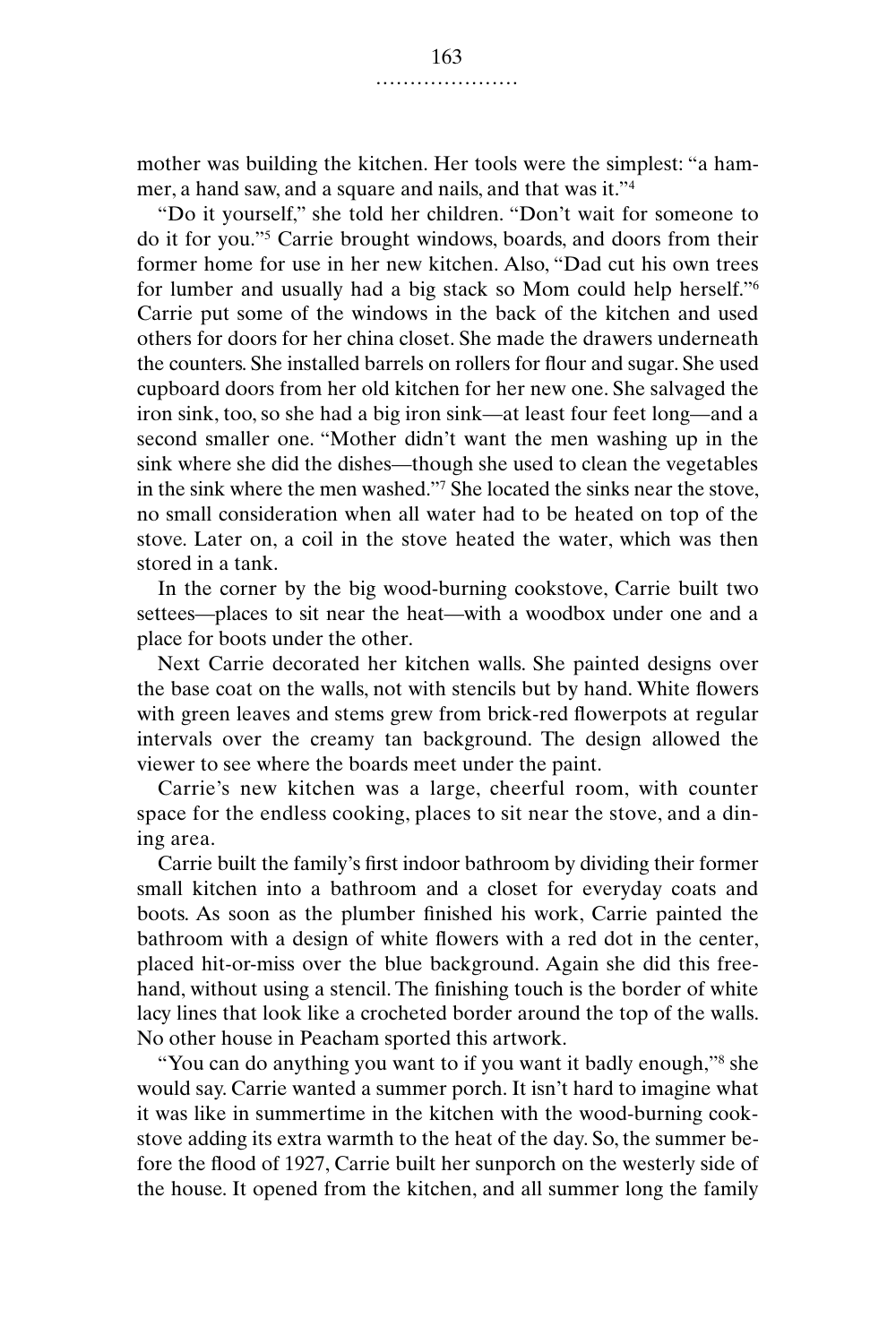

*Carrie Somers's kitchen. The china closet and cupboard incorporated windows and doors from the family's previous farmhouse. Photograph by John Somers, 2003. Courtesy of the photographer.*

gathered there for their meals. She also enclosed the back porch and later added another over the front door.

Lee remarked, "I'm always glad the woodshed was between the barn and the house, or she would have built the kitchen right out to the barn."9

Carrie needed a covering for her sunporch floor. A worn carpet, twelve feet square turned upside down, gave her a sturdy canvas base on which she painted a background coat and then a design. A coat of varnish finished her floor covering. When one design wore off, she painted another.

"Mom used to tell Dad and me what she wanted to accomplish. Then she would start right in."10

Carrie always tried to improve her children's home and make living easier for them. She decorated the rooms, hanging wallpaper and painting the floors. Some of her floor decorations were simple spatter repeat patterns, others had squares with leaves, birds, or flowers alternating with the plain squares of the colored background. She took three surrey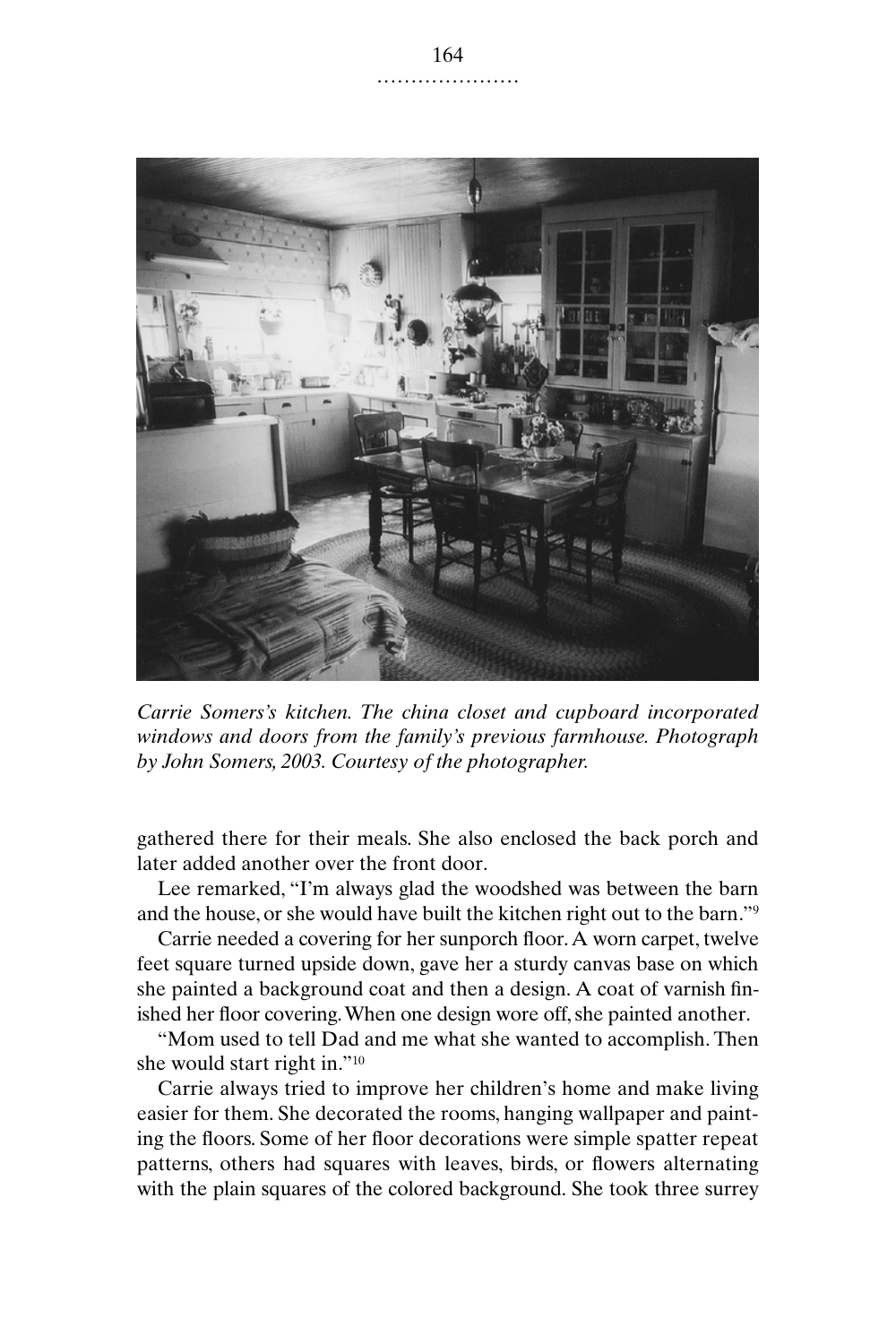

*For her new kitchen, Carrie Somers built two settees and hand painted the walls. Daughter Gwendolyn Somers Hagen stands in the doorway. Photograph by John Somers, 2003. Courtesy of the photographer.*

seats to the blacksmith, told him what she wanted for irons, and put rockers on them. She then made cushions. Carrie's descendants still rock on the sunporch on the seats she made, and when the house is sold, they will take these rocking settees to their homes.

In the 1930s she built their lawn chairs and a seat around one of the maple trees in front of the house. She drew her own patterns for these. She made a lawn glider, and how fascinating this was to visiting children! She painted all these pieces of lawn furniture a pure white to contrast with the green lawn.

Carrie also drew or copied pictures that took her fancy. Her daughters and one son have the pictures of flowers, landscapes, and horses she created. Carrie also decorated the cards she mailed to her varied correspondents.

Her carpentry and art work made Carrie stand out in the neighborhood. Peacham farm wives took it as a matter of course that they made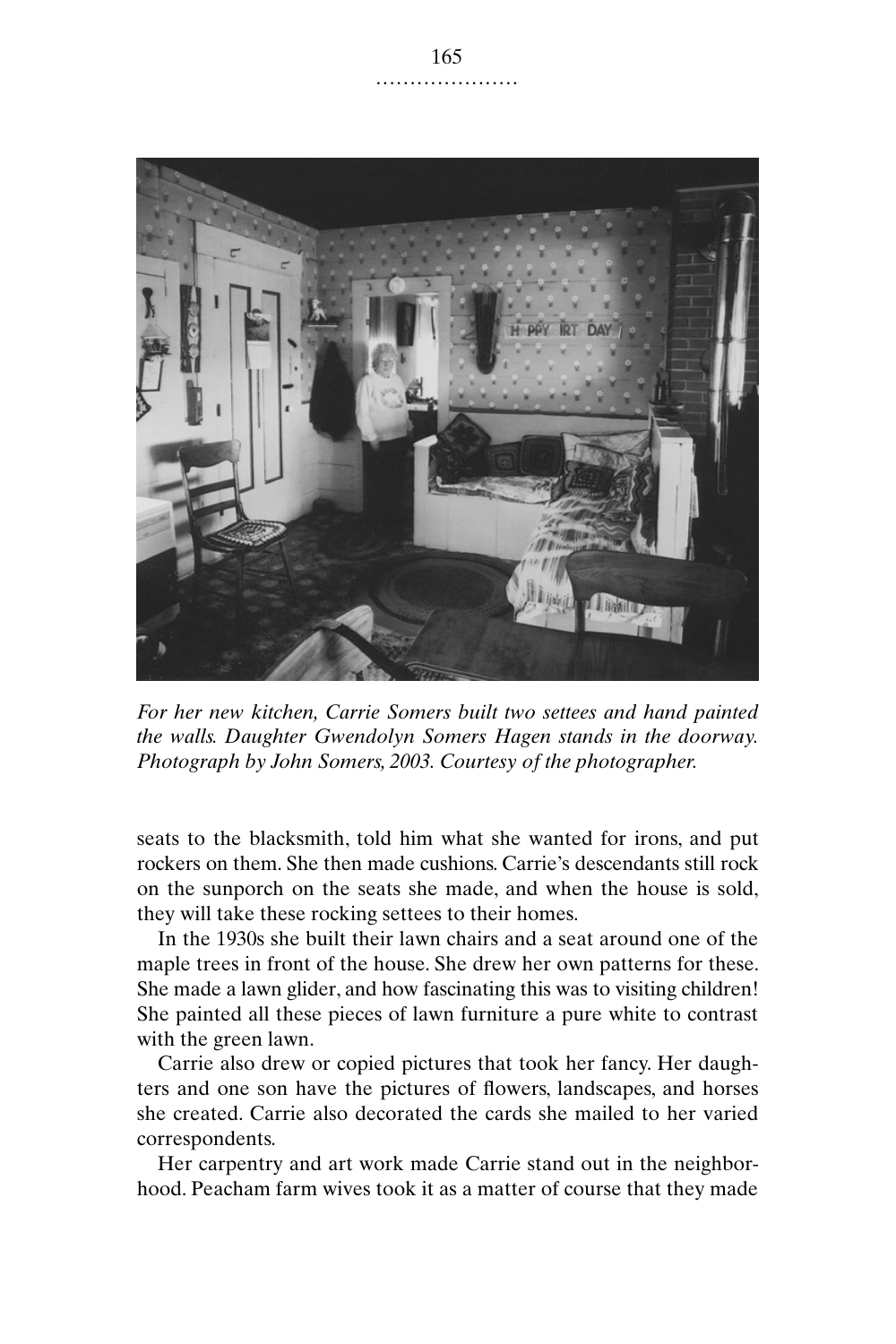

*Details of Carrie's hand-painted wood floors: a simple pattern in the dining room (left) and a more complicated pattern with leaves, birds, and flowers and geometrical designs (above). Photographs by John Somers, 2003. Courtesy of the photographer.*



all the children's clothes, sewed sheets out of strips of unbleached muslin, made patchwork quilts, and braided and hooked rugs using traditional designs. Carrie, however, created her own designs for her rugs and quilts. Here again, she used the material at hand—old coats and skirts too worn for wearing, remnants left from dressmaking, all those bits that were too good to throw away. She also made her own mattresses

.....................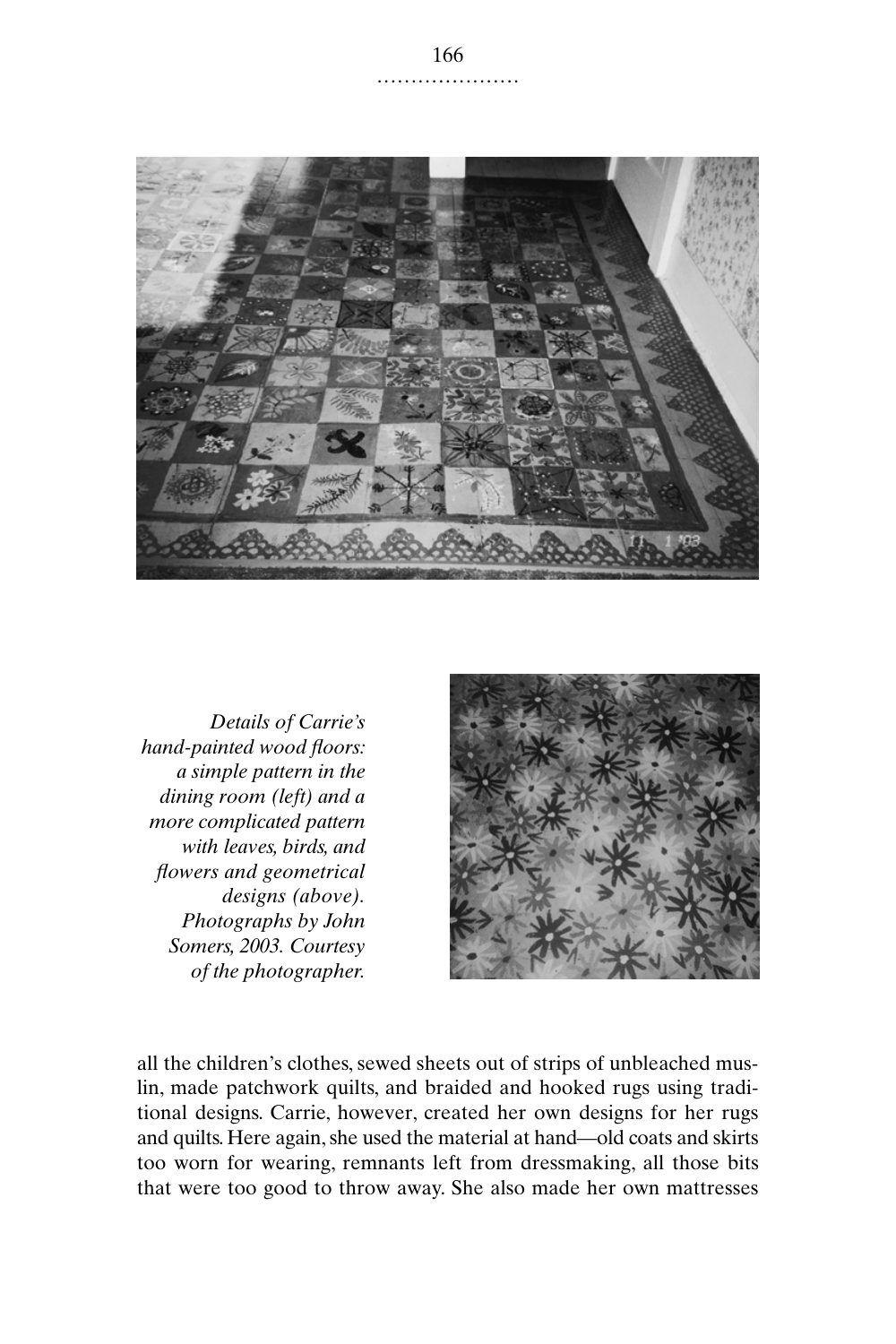out of ticking stuffed with hay, straw, and corn husks. Carrie sometimes worked late into the night to finish a project.

Her "projects," as her family called them, were done piecemeal amid all the daily and seasonal chores of a farm wife, in the intervals between visits from relatives and neighbors and interruptions when she was away tending the sick.

Along with the hammering, sewing, sawing, and painting went the cooking, the housework, tending the garden, raking the hay in summer, and doing milking occasionally when her husband was absent.

The cooking itself was a formidable task. Her daughter Ruth remembers a Saturday's baking:

We baked eight or nine loaves of bread, two kinds of cookies (molasses and filled), eight pies (fresh or dried apple pie, pumpkin pie, custard pie, and berry pies in season), a pot of baked beans, steamed brown bread, and two cakes in a huge rectangular pan which would hold about four of the cake recipes of today. There were six eggs in each cake. We also fried doughnuts. After doing all that cooking on Saturday, we got up on Monday and started all over again!<sup>11</sup>

How good those cookies tasted—soft ginger cookies with a sweet raisin filling. Her oldest daughter Gwen cherishes the cookie cutter Carrie used: a 31 /<sup>2</sup> -inch can cover with "Bake it Best with Absolutely Pure Davis" imprinted on the top.

And her doughnuts! Carrie would bring a plate heaped with her doughnuts, warm, fragrant, and dusted with sugar, to the children playing in the front yard. Carrie was famous for her doughnuts. "Someone would telephone to say 'we're having an auction. We need five hundred doughnuts,' and Mom would cook them."12 When the doughnuts grew stale, Carrie steamed them and served them with a sour sauce for a dessert. "We kids can still remember the flavor."13

Carrie mixed her bread dough "in the biggest dishpan I ever saw," her daughter-in-law writes.<sup>14</sup> She used potato yeast that she made herself, using a bit from the last batch as a starter, the way other women made sourdough yeast. She scooped her flour from the barrels she had installed. All were baked in the big oven of the Home Comfort range, which made the kitchen toasty warm in winter and unbearably hot in summer.

This was just the baking. Carrie and her two helpers, her middle daughters, cooked three square meals each day. For breakfast, she prepared oatmeal, steaming on the back of the stove, fried potatoes, eggs, "a foot-high stack of toast,"15 and pie, if anyone had room for it. The grandchildren remember the taste of the leftover buttered toast, which Carrie put to dry in the warming oven over the range and which the children could eat for snacks. At noon the family ate another big meal.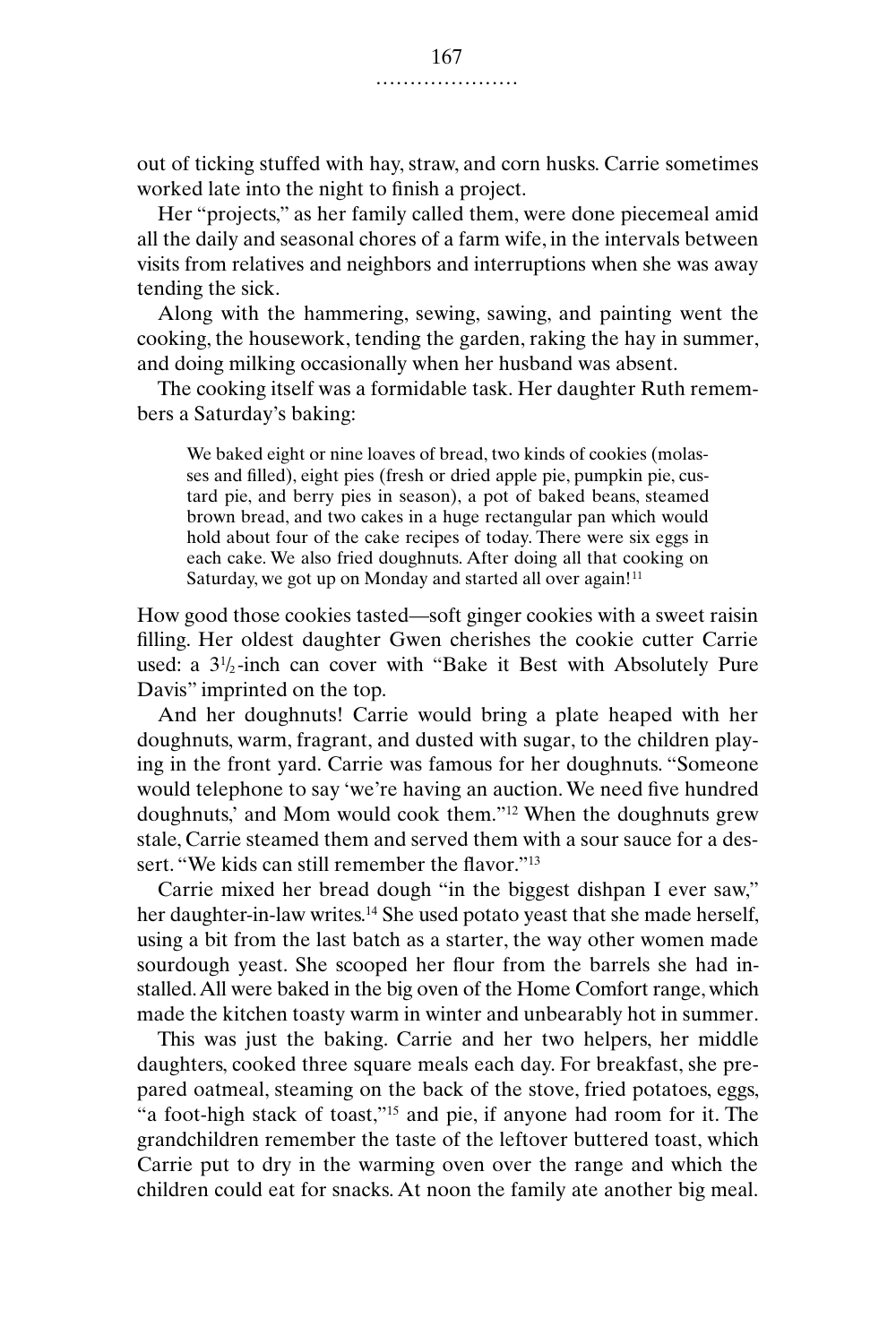In summer Carrie served peas or string beans cooked with new potatoes, sometimes cooked with salt pork. The family picked from the vines and shelled a bushel of peas for one meal. Carrie added thick Jersey cream and butter to the cooked vegetables. The family had the usual produce in summer: radishes, lettuce, cucumbers, squash, carrots, and beets. In the evening there was supper, as it was called then, with fried potatoes and vegetables. In the fall Carrie served tomatoes for supper and "added bread to increase the quantity so there would be plenty for all of us."16 At every meal, pies, cakes, doughnuts, and cookies filled in any empty crevices. Her daughter-in-law remembers "how flabbergasted I was to find glass jars full of doughnuts and cookies on the table at all times. A doughnut or a cookie could be popped in one's mouth at any time."<sup>17</sup>

The family didn't eat much meat. Few farm families in Peacham did. Sometimes they had pork from the pigs, served as the ubiquitous salt pork, and "Dad bought meat with bones in it from Ray Cooley who came around with the butcher's cart."18 Carrie cooked the meat off the bones and served it in gravy. For another source of protein, Carrie made "milk gravy," which cookbooks of the time placed in the section for recipes under "medium white sauce." Each Peacham farm wife had her variation on the basic combination of butter, flour, salt, and milk. Some made the equivalent of paste in taste and appearance. Others served their families an attractive, tasty sauce with golden flecks of butter and specks of pepper, or the secret spice they used to make a special dish, floating on the snowy surface. On one memorable occasion, Carrie served her family a small pig that she stuffed and roasted whole.<sup>19</sup>

Although fresh produce was available in the market most of the time, Carrie and Lee raised all the fruits and vegetables their family ate during the year. "Dad planted the big stuff—peas, beans, corn, squash, potatoes, and cucumbers. Mom planted the beets, greens, lettuces, radishes, tomatoes, and string beans."20 That is to say, Lee planted the beans that were dried for baking. Carrie prepared her garden herself, digging out the sods, because a wall came too close to her plot for plowing with the horses. As Carrie dug out the "witch grass,"21 the children dragged it away for her. Carrie used the turf and the stubborn grass to build a terrace while she was freeing her garden of weeds. She set out raspberry and strawberry plants. Marilyn Hagen Petrie, one of Carrie's granddaughters, remembers getting up in the morning and going in her bare feet on the cold wet grass to where her grandmother was working in the garden. Carrie rose at the "crack of dawn"<sup>22</sup> and worked in the cool outdoors, her clear soprano voice raised in a hymn of praise, until the men and the girls who helped in the barn had finished their chores and were ready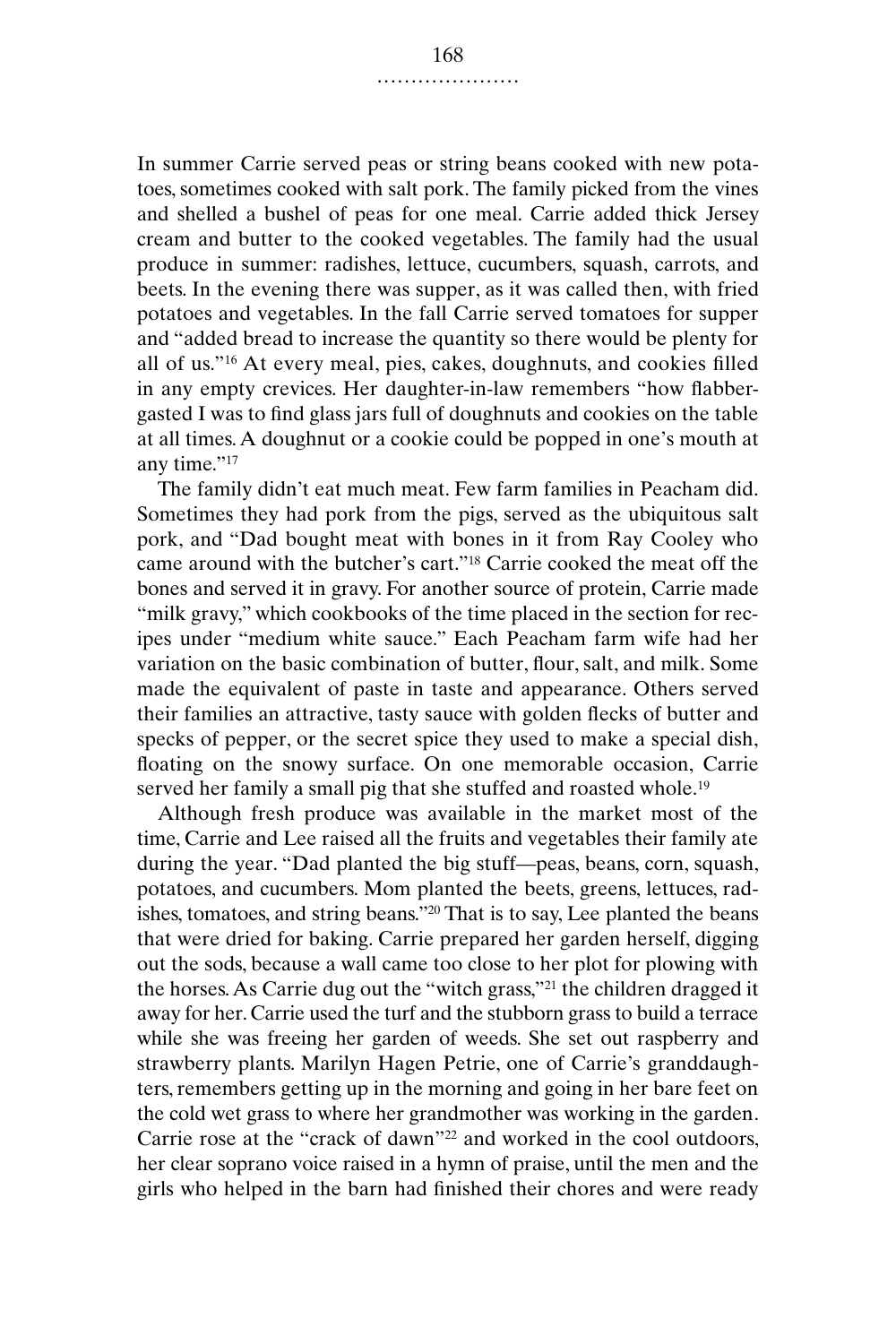

*Carrie and Lee Somers's family, ca. 1918. Back row: Gwendolyn, Leeland, Dwight, Beulah; Front: Ruth, Lee holding Gilmore, Eunice, Carrie, Neverlie. Photographer unknown. Courtesy of Marilyn Hagen Petrie.*

for breakfast. Both gardens were large, for Carrie canned for the winter. The neighboring women described with awe the hundreds of quarts "Carrie Somers and her girls" had canned.

The family slept in six double beds and two twin-sized beds in the seven bedrooms. A household of eight children and at least two, most of the time three and four, adults produced a mountain of laundry: clothes, used towels and washcloths, and bedding. Wash day on Monday for Carrie meant boiling and scrubbing by hand. Later she scrubbed clothes with an EasyWasher from Sears, Roebuck and Company. In this laborsaver, a woman pushed her clothes back and forth in a galvanized tub with a wooden agitator. "Easy" indeed! In 1940 her daughter Gwen gave her mother a washing machine run by a gasoline motor, for it was not until 1946 that the Rural Electrification Act brought electric power to the farm. Carrie looked askance at the modern contraption. "Give me a good wood stove and an old scrub board, and I can keep things clean."23

After the washing on Monday, Carrie ironed on Tuesday. She heated the irons on the Home Comfort stove. The irons were called "sadirons," meaning that they were solid, not hollow—not that they made the user unhappy. She ironed all the sheets and folded them. "She was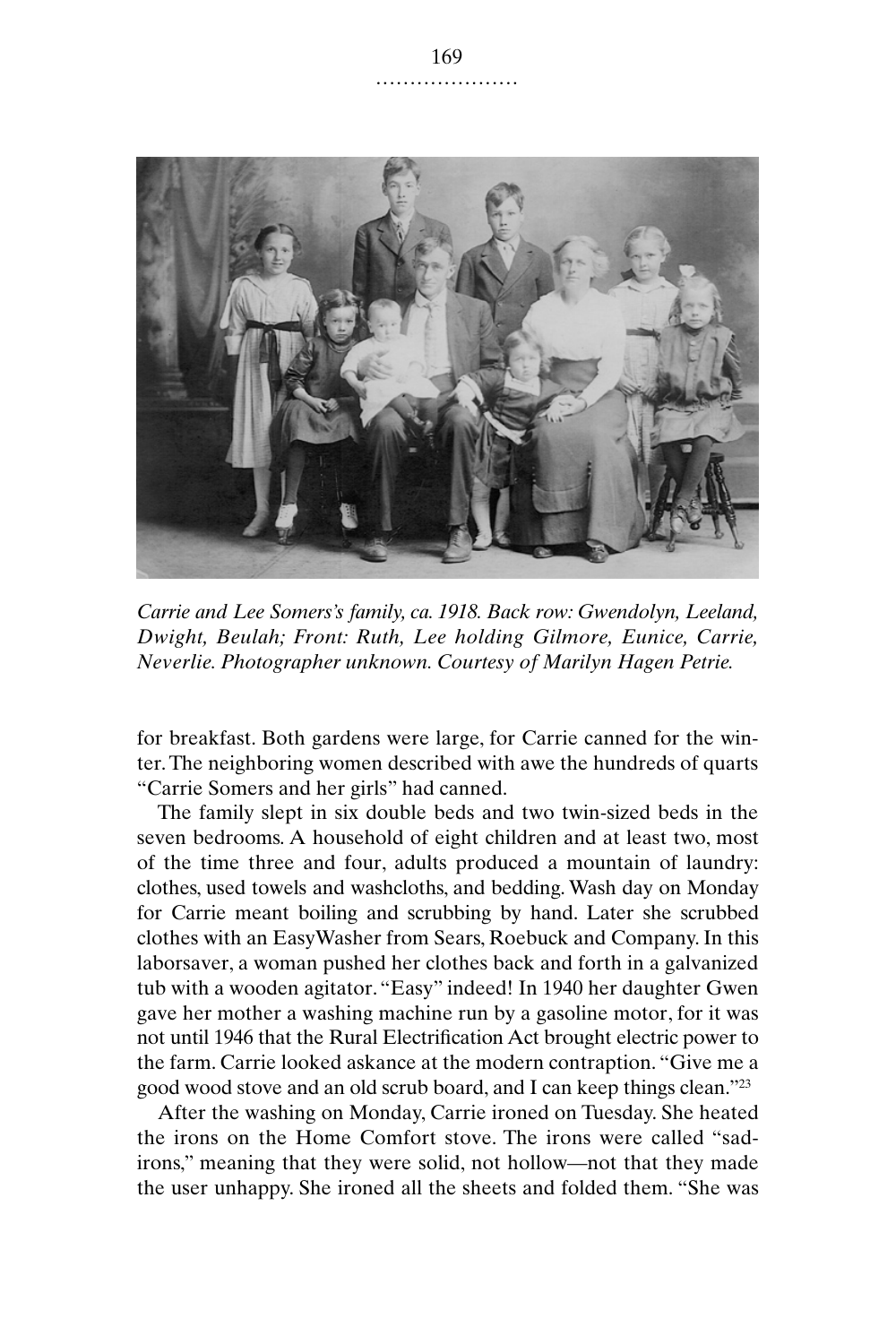particular about a lot of things. The men's shirts had to be folded just so."24 How many times her daughters heard:

All that you do, do with your might. Things done by halves are never done right.<sup>25</sup>

On Friday, Carrie went through the house, washing, scouring, and dusting. "One time Mom put on a pedometer, just to see how far she walked doing housework. She found she averaged seventeen miles a day."26

"Make your head save your heels,"<sup>27</sup> she used to say. When painting designs on the floors, Carrie lay over the seat of a chair with its back gone, reaching the floor from this horizontal position. She sat down on one of the rockers on the sunporch while she peeled the potatoes for a meal—and how many there were to peel! No sooner had she finished the chore than she would say, "I must stir myself and get busy."28

Besides her weekly chores, her carpentry and other big projects, Carrie made all the children's toys: rag dolls, stuffed animals, and toys out of spools. She sewed all the girls' dresses, coats, and underwear. She made their white graduation dresses. She ordered the material from the Sears, Roebuck or the Montgomery Ward catalogs, which many farm wives pored over, searching for the best buys.

There were no well-child clinics in those days. The doctor was called only when all else had failed. Carrie tended her children when they were sick. She used home remedies: catnip tea for upset stomachs, garlic for colds, and sugar and turpentine for pinworms. "In the spring of the year she gave us a tonic of sulphur and molasses. The sulphur made the molasses foam, and the molasses covered up the sulphur taste."29

Carrie "was far from idle."30 Her life was busy, but not frantic. Her day's work changed with the progression of the week, the wheel of the seasons, interspersed with time to pray, to sing, to play with her brood. As Peacham's highest praise for anyone goes, "She was a good worker." As well as her house and its kitchen, Carrie Knight Morrison Somers left her children a legacy. They, too, are known as doers, for they know from their mother's example "You can do anything you want to if you want it badly enough."

## **NOTES**

<sup>&</sup>lt;sup>1</sup> Marilyn Hagen Petrie, granddaughter, interview by author, Peacham, Vt., 21 February 1983.

<sup>2</sup> Jennie Chamberlain Watts and Elsie A. Choate, compilers, *People of Peacham* (Montpelier: Vermont Historical Society, 1965), 278.

<sup>&</sup>lt;sup>3</sup> Ruth Somers Chandler, daughter, born 8 March 1911, interview by author, St. Johnsbury, Vt., 8 June 1983.

<sup>4</sup> Eunice Somers Jurentkoff, daughter, born 12 October 1915, interview by author, West Barnet, Vt., 3 May 1983.